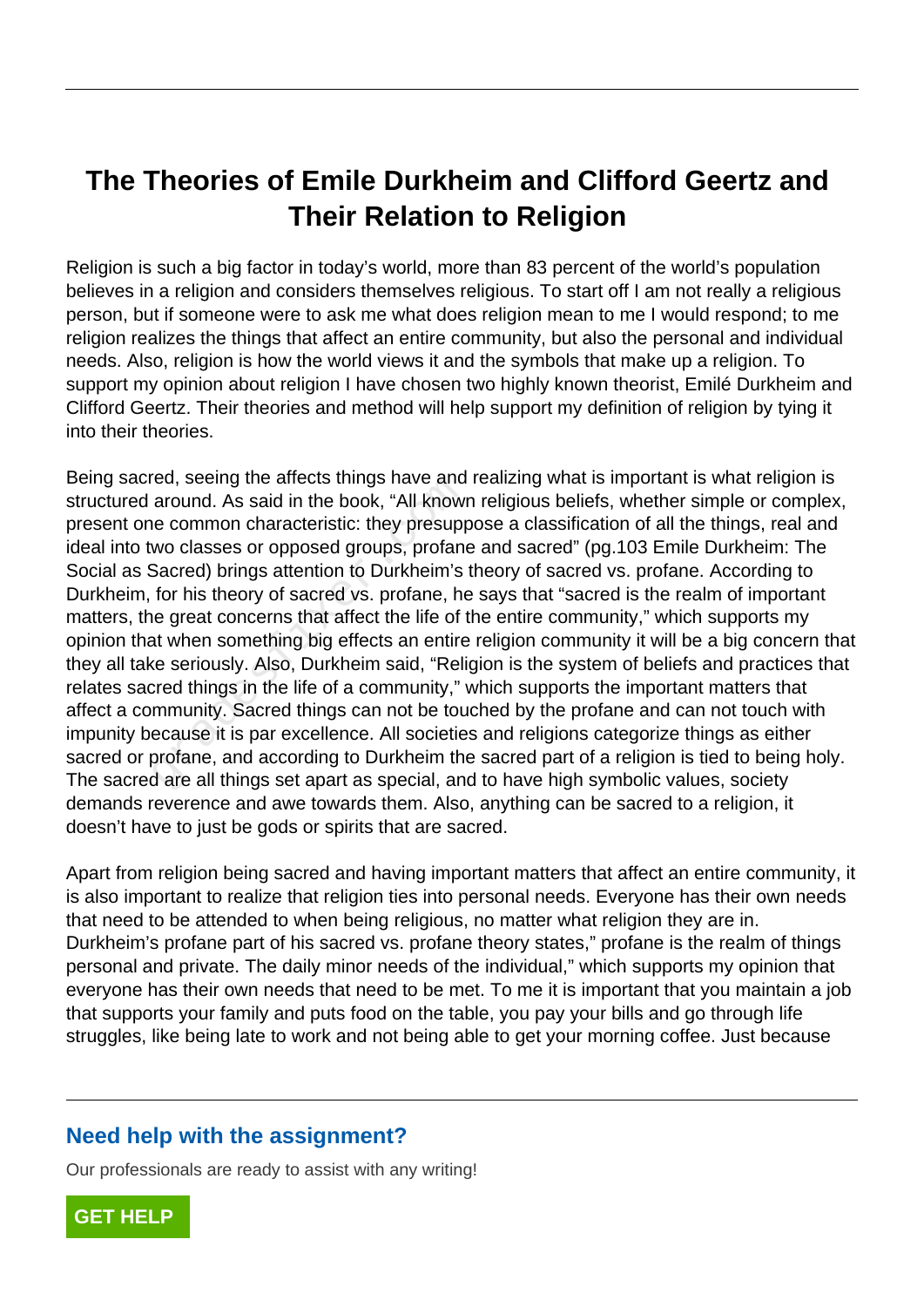you are religious and part of a religion group, does not mean you need to be entirely devoted to that religion and base your whole life around it. Durkheim said, "The profane is the ordinary everyday thing that has no sacred or symbolic meaning to a religion." Therefore, being profane in a religion has a big role. A source online states, "The profane embraces those ideas, persons, practices and things that are regarded with an everyday attitude of commonness, utility and familiarity," which supports my reasoning that having a life outside of your religion is okay.

It is important for a religion to be surrounded by sacred and meaningful symbols. I feel that if something is important to you and really impacts your life it should have some symbol that represents it. For example, the flag is a symbol of freedom and liberty for the United States of America. Another example would be when girls want to wait till marriage, are pure, and abstinence, they wear purity rings to symbolize that. Although some important things don't have a symbol, I think having a symbol represent something so close to you is a strong factor because it shows the importance of it, and shows what it really embodies. In the book it says, "it denotes a historically transmitted pattern of meanings embodied in symbols, a system of inherited conceptions expressed in symbolic forms by means of which men communicate, perpetuate, and develop their knowledge about and attitudes towards life." (pg.349 Clifford Geertz: Religion as World-View and ethic.) That quote in the book shows how strong and important sacred symbols tie to a religion. Clifford Geertz's definition is that sacred symbols synthesizes a people's ethos, character, and quality of their life, its morals and aesthetic style and mood. Geertz also stated that symbols are tangible formulations of notions, abstractions from experience fixed in perceptible forms, concrete embodiments of ideas, attitudes, judgements, longing, or beliefs. Those theories support my opinion on the importance of a sacred symbol. onceptions expressed in symbolic form<br>example about a ligion as World-View and ethic.) That dialigion as World-View and ethic.) That dialigion as World-View and ethic.) That dialigion sa people's ethos, character, and qual

World view is how the world sees something as a whole and how they comprehend it. It is the picture they have of the way things in sheer actually are, their most comprehensive ideas of order. Sometimes the worldview doesn't necessarily have the same views as other people, which can either cause confrontation or better understanding. That is why I think world view of a religion is a key component, because seeing how the entire world sees a religion compared to how an individual sees a religion helps better understand things. Geertz said religion deals with our picture of the world and our understanding of the order of existence. When our picture of the world fails chaos occurs at the limits of our analytic capabilities, the limits for our powers for endurance and the limits of our moral insights. What Geertz said helps support my opinion that the world view about religion is a key component, whether or not people agree with the world view.

If you ask people what religion means the answer with vary from people to people. But to me, religion notices the important matters and affects it has on an entire community, but also personal and private needs of individuals. Having sacred symbols represent a religion is a big

## **Need help with the assignment?**

Our professionals are ready to assist with any writing!